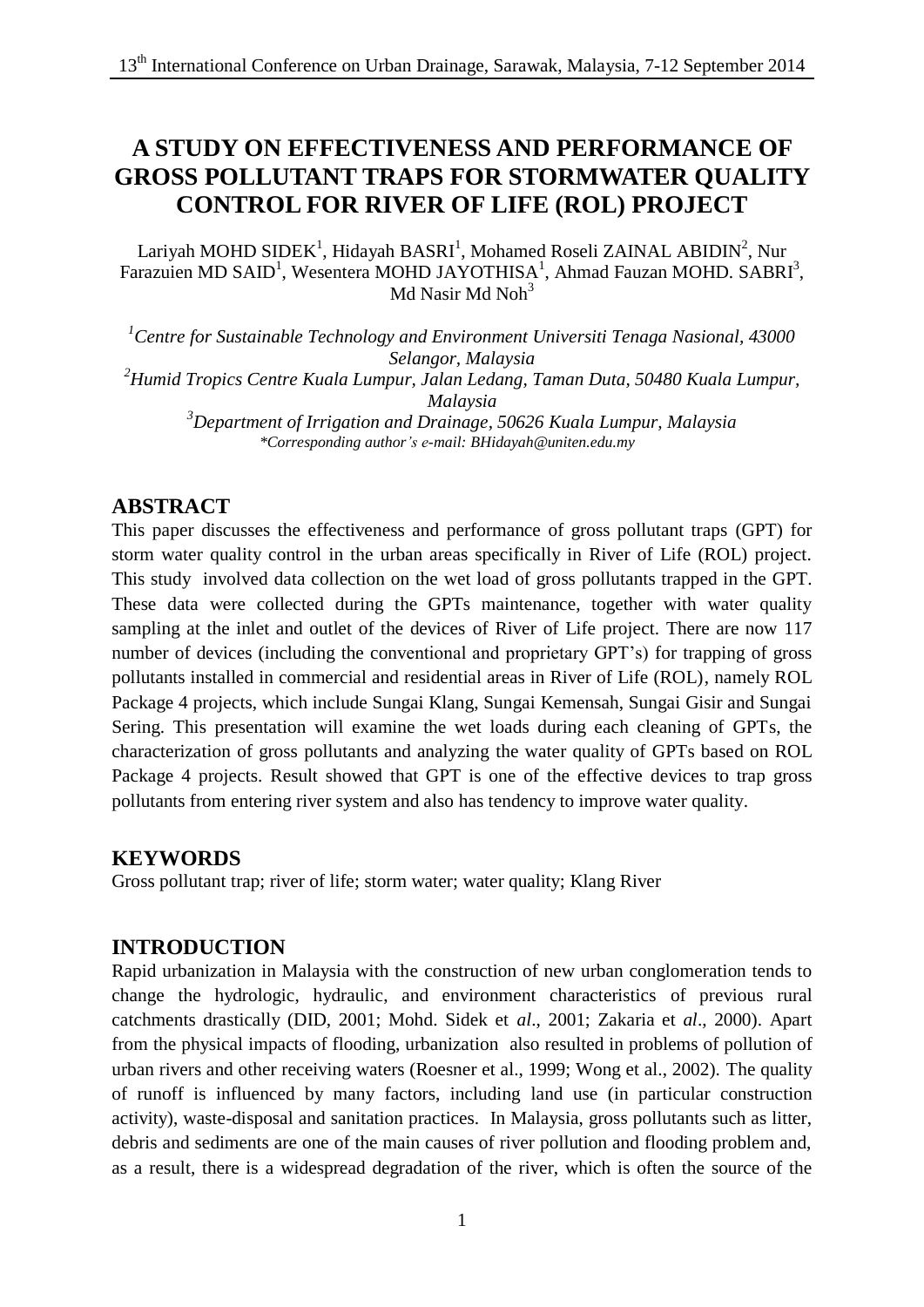flooding problems (Mohd. Sidek et al., 2006). Gross pollutants generally consist of litter, debris, and coarse sediments. Litter includes human derived trash such as, paper, plastic, Styrofoam, metal, and glass while Debris consists of organic material including leaves, branches, seeds, twigs and grass clippings. Coarse sediments on the other hand, are inorganic breakdown products from soils, pavement or building materials. For the Klang River, an average of 50-60 tons of rubbish (solid waste) is collected daily. The situation worsens after heavy downpour with 80 tons of rubbish is collected from the rubbish traps along the Klang River and its tributaries. Situations where floating rubbish found in river throughout the country is common in dense populated area such as Kuala Lumpur. Despite education, awareness and street cleaning programs, a large amount of gross pollutants (litter and debris greater than 5mm in size) are reaching and degrading the rivers.

DID (2012) has introduced new Urban Storm Water Management Manual (MSMA) and addressed the treatment methods to control gross pollutants in Chapter 10 by installing GPT's at the downstream end of drains or engineered waterways. GPT's are used to remove gross solids (including coarse sediment) and litter from storm water. However, the performances of the GPT's are not fully understood in the tropical areas where extreme rainfall intensity often occurs within a short duration. Hence, it is important to study the litter characteristics generated from different types of land-use, design flows, operation under different design conditions and effectiveness of the GPT's in terms of removal efficiency.

In an effort to solve the river pollution issues related to gross pollutant and to facilitate the authorities and engineers on devices used to remove gross pollutants from within the urban drainage network, the government has initiated the study on the effectiveness of GPT's for storm water quality control at River of Life project. The goal of River of Life is to transform the Klang River into a vibrant and livable water front with high economic value. This transformation can be divided into three main components, which are river cleaning, river master planning and beautification and river development. This project can be categorized under river cleaning with the aim to bring the river from its current Class III – Class V water quality (not suitable for body-contact) to Class IIb (suitable for body-contact recreational usage) by year 2020.

The introduction of using gross pollutant traps (GPTs) as a pretreatment for storm water flow provide excellent method of reducing and handling gross pollutants before entering the receiving water such as pond, wetland and river. Literally, gross pollutant traps are designed to remove litter, debris and sediment from storm water. Some of them are designed to filter oil and to remove chemical from the water flow. There are now a number of devices including the conventional and proprietary GPTs for trapping of gross pollutants, which are based on initially diverting storm water to a separation and retention chamber in which these pollutants are subjected to the mechanisms of interception and sedimentation (Wong & Wootton, 1995; Allison et al (1998); Walker et al (1999)). The diversion device allows storm water to by-pass the separation chamber in the event of blockage of excessive accumulation of gross pollutants in the chamber during the designed events.

# **METHODS**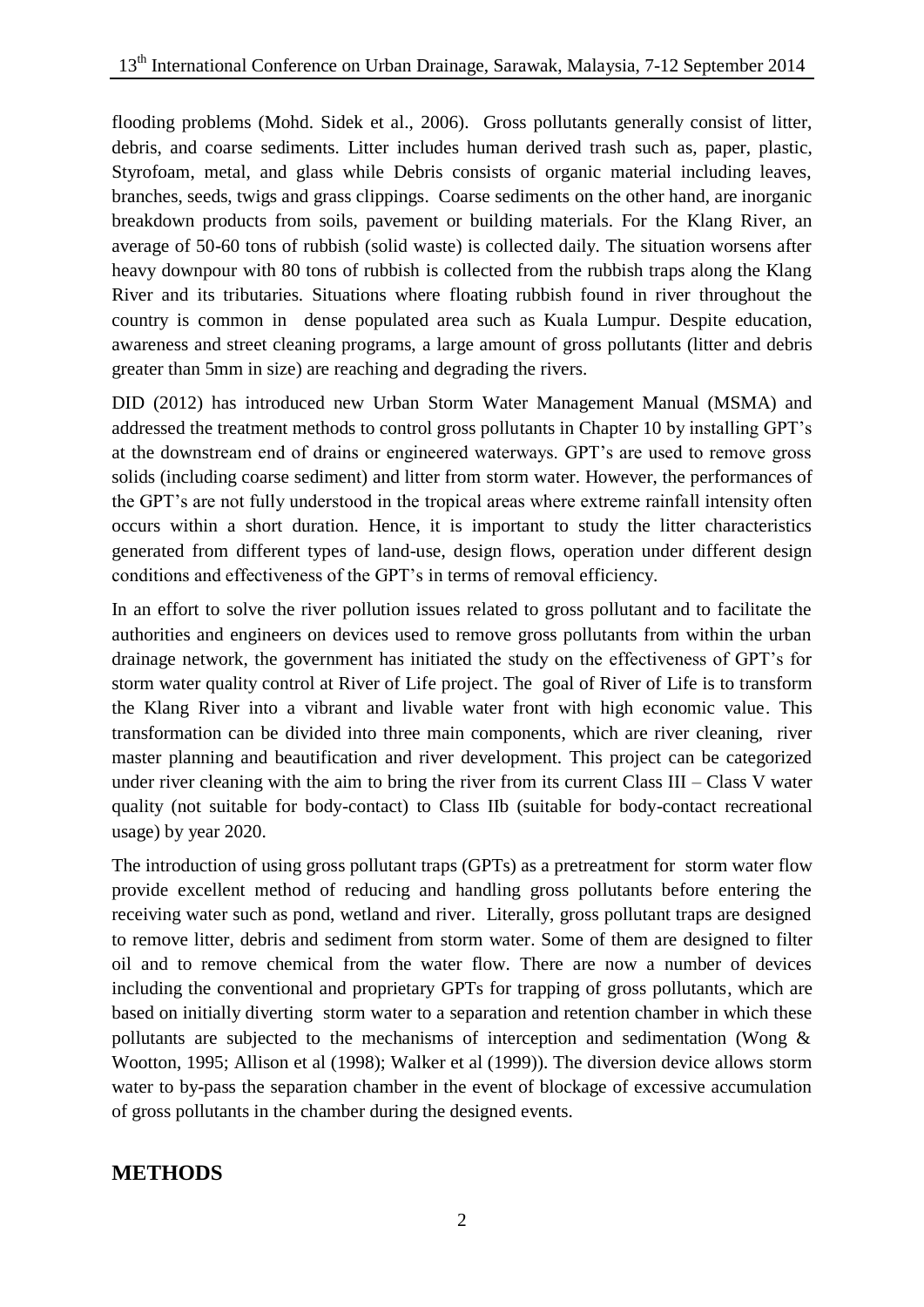The purpose of this methodology is to suggest a standardized protocol for measuring gross pollutants captured by the gross pollutant traps. When testing storm water treatment devices, there will always be a need to perform traditional pollutant testing. This is to collect the existing data and information related to the litter characteristics and movement, widespread flooding and storm water pollution in conventional drainage system. Water sample will be tested in laboratory for their water quality properties using special equipment. The purpose of this field test is to investigate the performance of CleansAll GPT. The samples were then taken to the lab to study the pollutant distribution.

# **GPTs Maintenance Data Collection**

The purpose of the field test is to determine wet load of gross pollutants and water quality at the inlet and outlet of the GPTs. The wet load data from the GPT were obtained during the cleaning of GPTs in the study area. The maintenance method for CleansAll is by lifting the bucket using a crane.



**Figure 1.** CleansAll 900 at point 33 in Sungai Gisir

# **Wet Load**

The purpose of measuring the sample is to get **wet load** mass before the samples are sorted for gross pollutant classification. It is pertinent to get the wet load mass in order to find the relationship of gross materials mass associated with water. Figure 2 shows the example of the procedure to obtain the wet load.



**Figure 2.** Example of process to measure the wet load

# **Gross Pollutant Classification Data**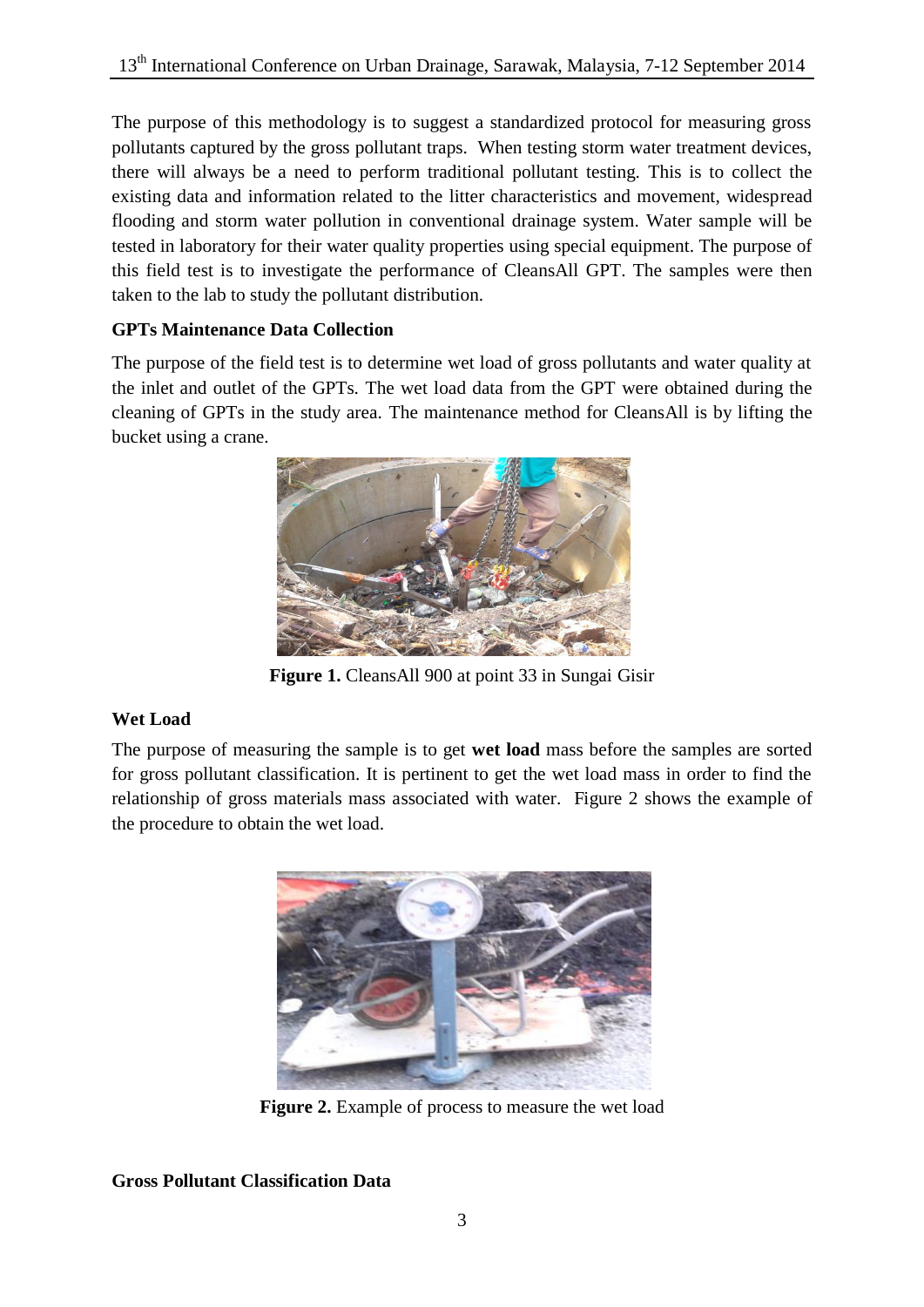The method suggested in this study is separating litters, sediments and debris by using a large mesh screens or sieves. Prior to this screening, the sample should be thoroughly dried under hot sun to ease separation. The separation of these gross materials was done manually since the volume of gross materials was in small quantity where gross pollutants were then classified according to their mass. Figure 3 and Figure 4 show the process of gross pollutant classification.



**Figure 3.** Sorting out gross materials more than 5mm in the CE Laboratory



**Figure 4.** Sorting out gross materials more than 5mm in the CE Laboratory.

#### **Water Quality Sampling**

Water sampling is to measure the water quality of the water at the inlet and outlet of GPTs. Six parameters have been selected i.e. pH, Biochemical Oxygen Demand (BOD), Chemical Oxygen Demand (COD), Ammonia Nitrogen (AN), Suspended Solid (SS) and Dissolved Oxygen (DO) for water sampling. Water sampling was conducted to evaluate the effectiveness of GPT as a pretreatment device in open channel and river. Figure 5 shows the water quality sampling point to represent the influent and effluent of the GPTs system. The water quality analysis was conducted at a certified laboratory. There are six water quality parameters involved in the water quality monitoring for the evaluation of GPTs performance. The assessments were made based on the collection of water samples at the inlet and outlet of the selected GPTs. The results were analyzed and compared with INWQS (DOE 2003).



**Figure 5.** Example of sampling point for inlet and outlet of GPTs.

# **RESULT AND DISCUSSION**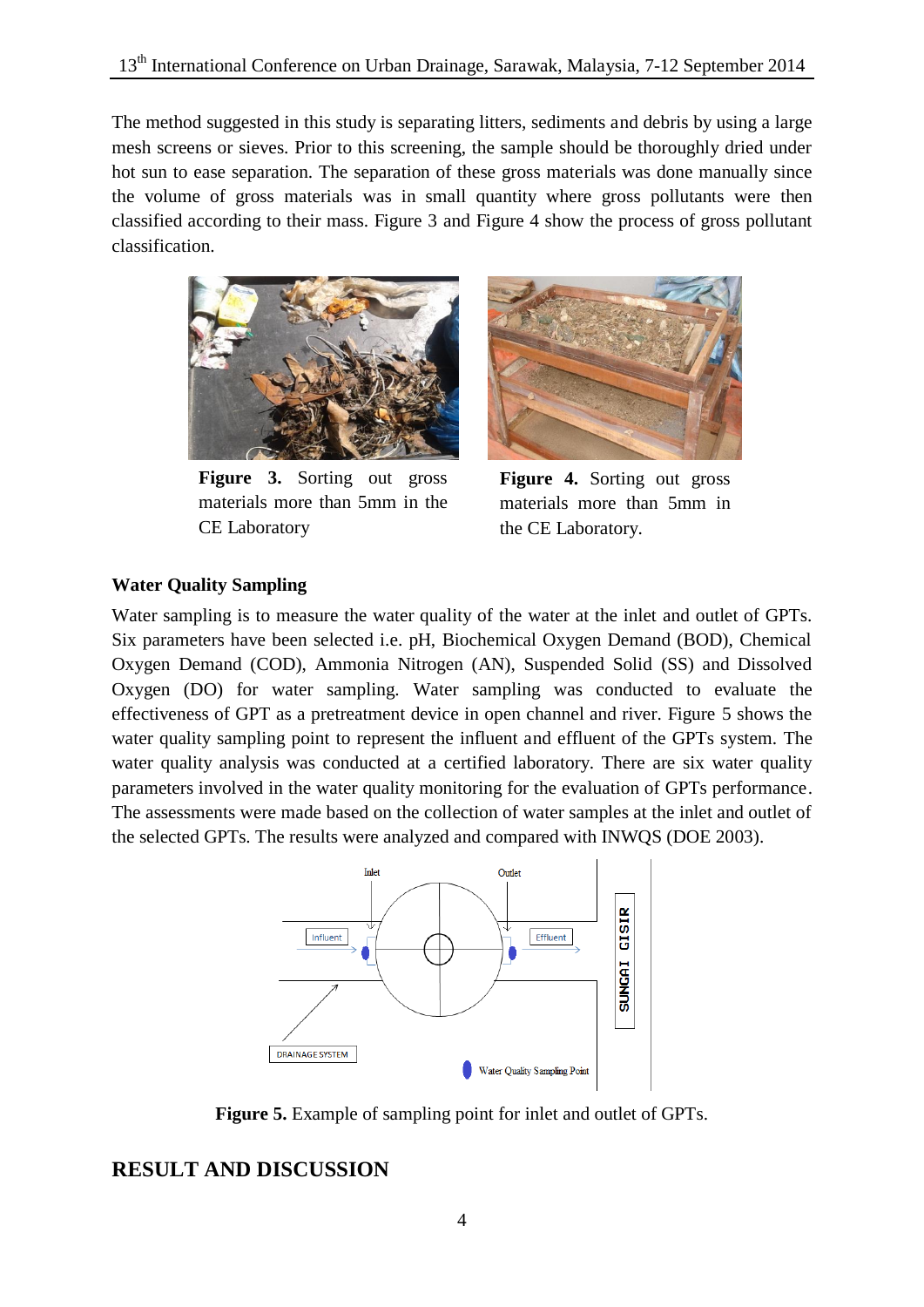For water quality, the efficiency of GPTs in improving the quality of water was investigated by observing the amount of gross pollutant trapped (wet load) by the GPT before entering water bodies. In addition, the effectiveness of GPT is determined depending on the capability of the system in filtering materials to eliminate pollutants. The effluent of discharge water passing through GPTs system must be evaluated in accordance to the parameter limit as stated in INWQS.

Gross pollutants wet load were obtained from GPTs cleaning. The maintenance of GPTs was scheduled to be conducted once a month for each type of GPTs. The sampling work is carried out simultaneously with the maintenance work. The first maintenance was conducted after 7 months of GPTs installation with second and third data were obtained after 1 month from previous cleaning date. The maintenance and sampling work were done manually by the liable contractors assigned to the project.

#### **Gross Pollutants Wet Load**

For Sungai Gisir catchment, wet load captured in CleansAll decreased by 70% from first to third cleaning. However, Continuous Deflective Separation (CDS) did not show decrement on gross pollutant wet load. Only CDS F0908 (G15), CDS F0908 (G16), CDS F0908 (G17) and CDS F0908 (G28) marked a reduction from 50-90%. 3 out of 20 CDS installed in Sungai Gisir showed a drastic rise (30-70%) from first to third cleaning data. Downstream Defender (DD) in Sungai Gisir showed decrement in gross pollutant wet load data except DD with reference point DD 4-ft (G34), DD 4-ft (G36) and DD 4-ft (G18) that showed a slight increment from first to third cleaning stages. Gross pollutant wet load data collected for DD 4-ft (G21) and DD 4-ft (G11) remained the same from second to third cleaning. Figure 6 to Figure 8 shows data wet load obtained from Sungai Gisir catchment.





**Figure 6.** Data Wet Load for CleansAll **Figure 7.** Data Wet Load for CDS



**Figure 8.** Data Wet Load for Downstream Defender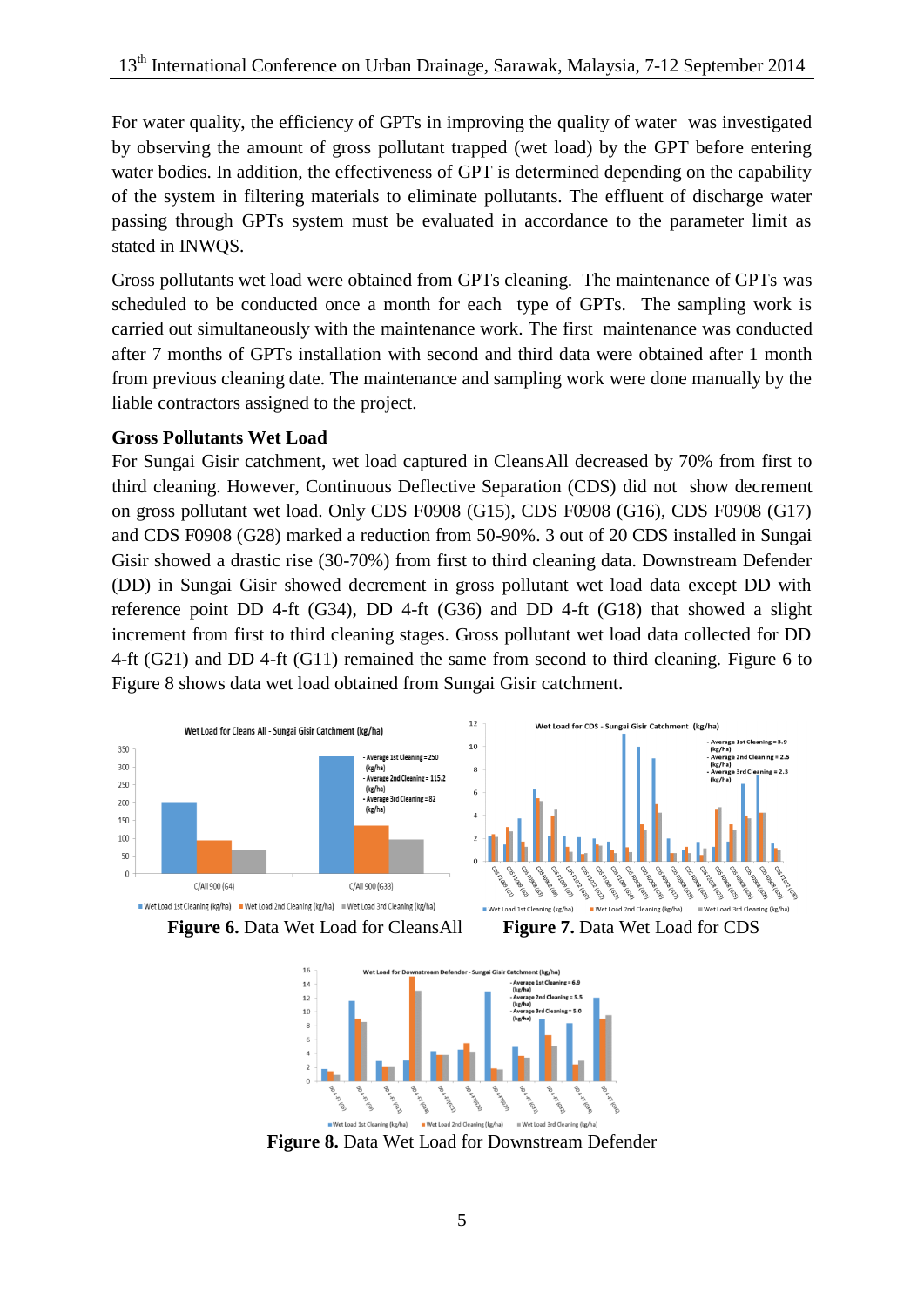The total gross pollutants wet load obtained for different catchment and result for overall cleaning were tabulated in Table 1.

| <b>Catchment Name</b> | Wet Load (kg/ha)<br>$1st$ Cleaning | Wet Load (kg/ha)<br>$2nd$ Cleaning | Wet Load (kg/ha)<br>$3rd$ Cleaning |  |  |  |
|-----------------------|------------------------------------|------------------------------------|------------------------------------|--|--|--|
| Sungai Gisir          | 632.12                             | 341.2                              | 265.8                              |  |  |  |
| Sungai Kemensah       | 242.63                             | 116                                | 81.2                               |  |  |  |
| Sungai Sering         | 139.39                             | 116.3                              | 116.6                              |  |  |  |
| Sungai Klang          | 125.47                             | 111.6                              | 126.8                              |  |  |  |

**Table 1.** Gross Pollutants Wet Load for Different Catchment

### **Gross Pollutants Characterization**

Gross pollutants collected from the selected GPTs cleaning were sent to Civil Engineering laboratories for sorting process. There were 4 GPTs selected for each catchment, CleansAll point 33 in Sungai Gisir, Counter Deflective Separator (CDS) point 15 in Sungai Gisir, Downstream Defender (DD) point 7 in Sungai Sering, and NTVS Type 2 point 47 in Sungai Klang. The gross pollutants were sorted into different types, i.e. sediments, vegetation, glass, plastic, paper, metal and miscellaneous. Figure 9 to Figure 11 shows gross pollutant composition for selected GPT's.



Figure 9. Gross Pollutants Composition for CleansAll 900 (G33) and CDS F0908 (G15) for  $1<sup>st</sup>$  Cleaning

During the first time cleaning after 7 months of installation, mostly, compositions of gross pollutants were sediment and plastic. CleansAll has recorded to trap highest composition of sediment with the value of 65%, followed by 23% and 12% of plastic and vegetation respectively. Other than that, CDS is having the same trend with the highest compositions of gross pollutants, which are plastic, followed by sediment and vegetation.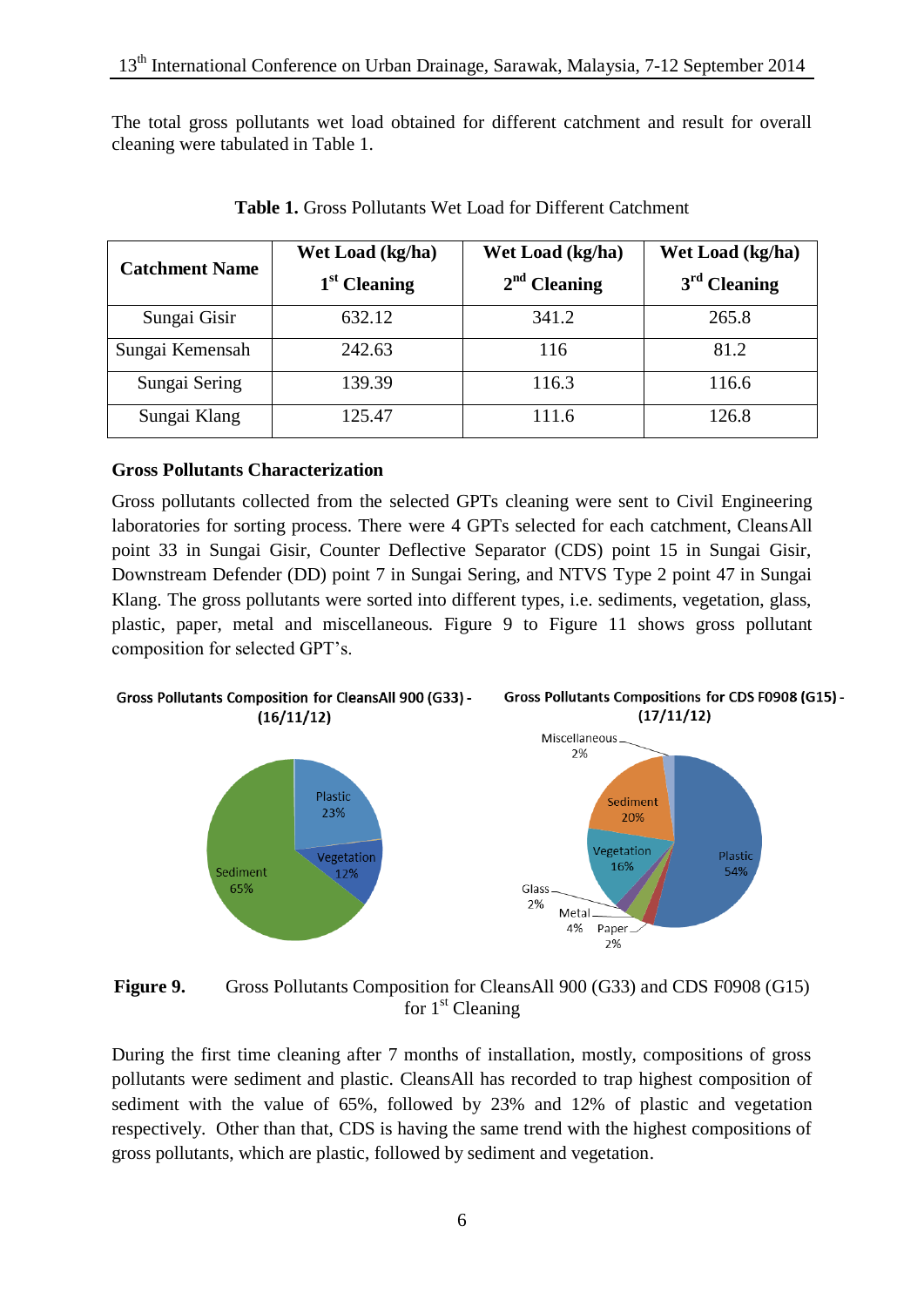

**Figure 10.** Gross Pollutants Composition for Cleans All 900 (G33) and CDS F0908  $(G15)$  for  $2<sup>nd</sup>$  Cleaning

For the second cleaning about after 1 month duration from the first cleaning, the same trend was observed for CleansAll, while CDS has recorded to capture a higher amount of vegetation compared to plastic and sediment.



**Figure 11.** Gross Pollutants Composition for Cleans All 900 (G33) and CDS F0908  $(G15)$  for 3<sup>rd</sup> Cleaning

In third cleaning, the highest sediment was obtained by CleansAll with a value of 76%. The same trend was recorded for Downstream Defender with 1% of miscellaneous, metal; glass and vegetation were collected in it. The second highest sediment among 4 types of GPT was collected by Downstream Defender with a value of 63% and only 31% of plastic trapped in it. For CleansAll, only 19% of vegetation was trapped during the cleaning followed by 4% of plastic.

#### **Water Quality Analysis**

The performance of GPTs in improving water quality was evaluated by taking a water sample from the inlet and outlet of GPTs. The water quality results are very depending on the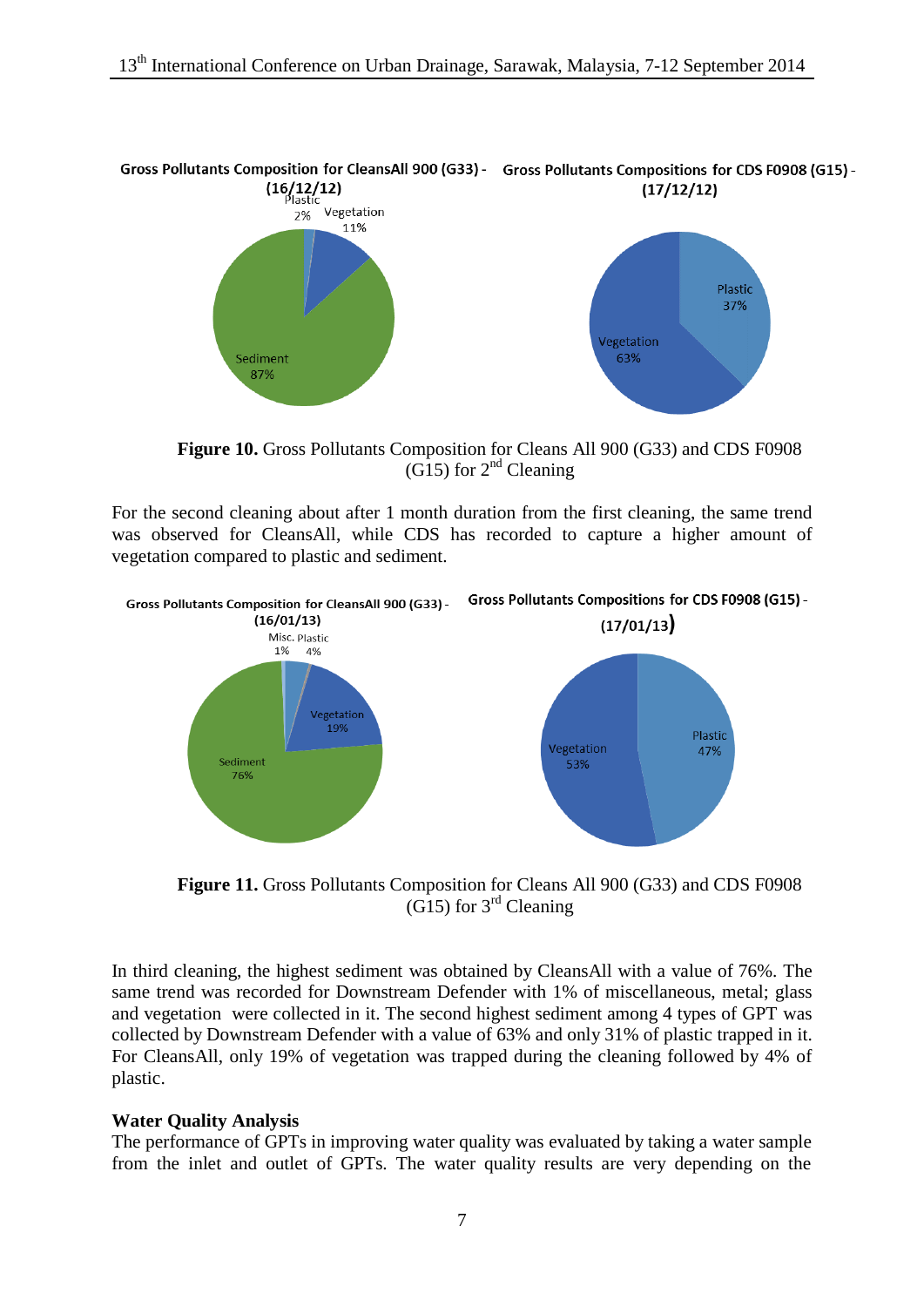interval of GPTs cleaning and maintenance. Water samples were collected for 3 times of cleaning. In order to evaluate the performance of GPT in term of percentage removal efficiency, 4 types of GPTs had been selected, Cleans All 900 at point 33 in Sungai Gisir, NTVS Type 2 at point 47 in Sungai Klang, CDS F0908 at point 15 in Sungai Gisir, and DD 8FT at point 7 in Sungai Sering. The evaluation of water was conducted by comparing the concentration of influent and effluent of the discharge at the inlet and outlet of the GPTs.

The overall observation from the first cleaning showed that only certain parameter can be removed. Downstream Defender GPT only removed 5.44% of BOD and other parameter did not show any significant pollutant percentage removal. However for CDS and NTVS, result showed that these two GPTs are capable to remove BOD, COD, and TSS with average percentage removal for BOD is about 50%, 56 % for COD and 18 % for TSS.

The second data were collected during second cleaning and showed improvement on water quality. CleansAll removed 5.9% of Ammonia as N. The efficiency of Downstream Defender showed water quality improvement by removing pH, TSS and Ammonia as N with the value of 1.4%, 4.2% and 18.8% respectively as compared with the first data collection. CDS showed the decrement for pH and BOD to 20% and 5%, while CDS showed improvement in removing TSS for about 60% as compared to the first data collection. NTVS only removed COD and TSS with the value of 6% and 29.9%.

Overall observation during the third cleaning showed that all parameters had been removed by CleansAll. CleansAll is capable to remove 17.4% of pH, 70.6% of BOD, 21.2% of COD, 87.3% of TSS and 21.9% of Ammonia as N. Downstream Defender also showed improvement by removing 1.4% of pH, 16.7% of COD, 5.2% of TSS and 33.3% of Ammonia as N. Same parameters had been removed by CDS. The water quality of NTVS had also improved. NTVS successfully removed 1.9% of pH, 66.7% of BOD, 45.9% of COD and 66% of TSS. It had been observed that NTVS was not capable to remove Ammonia because none of the Ammonia as N had been removed during the first until third cleaning process. Table 2 summarized the performance of GPTs for the first data collection.

| <b>PARAMETER</b>                  |     | % REMOVAL       |      |           |                          |            |                          |                          |      |       |                          |      |
|-----------------------------------|-----|-----------------|------|-----------|--------------------------|------------|--------------------------|--------------------------|------|-------|--------------------------|------|
|                                   |     | C/ALL           |      | <b>DD</b> |                          | <b>CDS</b> |                          | <b>NTVS</b>              |      |       |                          |      |
|                                   | 1st | 2 <sub>nd</sub> | 3rd  | 1st       | 2 <sub>nd</sub>          | 3rd        | 1st                      | 2nd                      | 3rd  | 1st   | 2 <sub>nd</sub>          | 3rd  |
| pH                                | ۰   | -               | 17.4 | ٠         | 1.4                      | 1.4        | ۰                        | ۰                        |      | ۰.    | -                        | 1.9  |
| Biochemical Oxygen Demand (Total) | ۰   | ۰               | 70.6 | 5.44      | $\overline{\phantom{a}}$ | ٠          | 54.95                    | 34.7                     | 88.5 | 46.24 | ٠                        | 66.7 |
| Chemical Oxygen Demand (Total)    | ۰   | -               | 21.2 | ٠         | $\overline{\phantom{a}}$ | 16.7       | 67.08                    | 61.1                     | 93.7 | 46.52 | 6                        | 45.9 |
| <b>Total Suspended Solids</b>     |     | -               | 87.3 | ۰         | 4.2                      | 5.2        | 19.72                    | 78.5                     | 96.8 | 16.28 | 29.9                     | 66   |
| Ammonia as N                      |     | 5.9             | 21.9 | ٠         | 18.8                     | 33.3       | $\overline{\phantom{a}}$ | $\overline{\phantom{a}}$ | 74.7 | ٠     | $\overline{\phantom{a}}$ |      |

**Table 2.** Percentage of Removal Efficiency for selected GPTs during Maintenance

# **CONCLUSIONS AND RECOMMENDATIONS**

The purpose of this research was to investigate the characteristics of gross pollutant derived from urban drainage, which was obtained from GPT's operation and maintenance. It is also to measure the performance of gross pollutant traps installed in the study in terms of trapping various types of gross pollutants and improving water quality. Ultimately, the data obtained will assist the engineers and local authorities to implement appropriate strategies for trapping